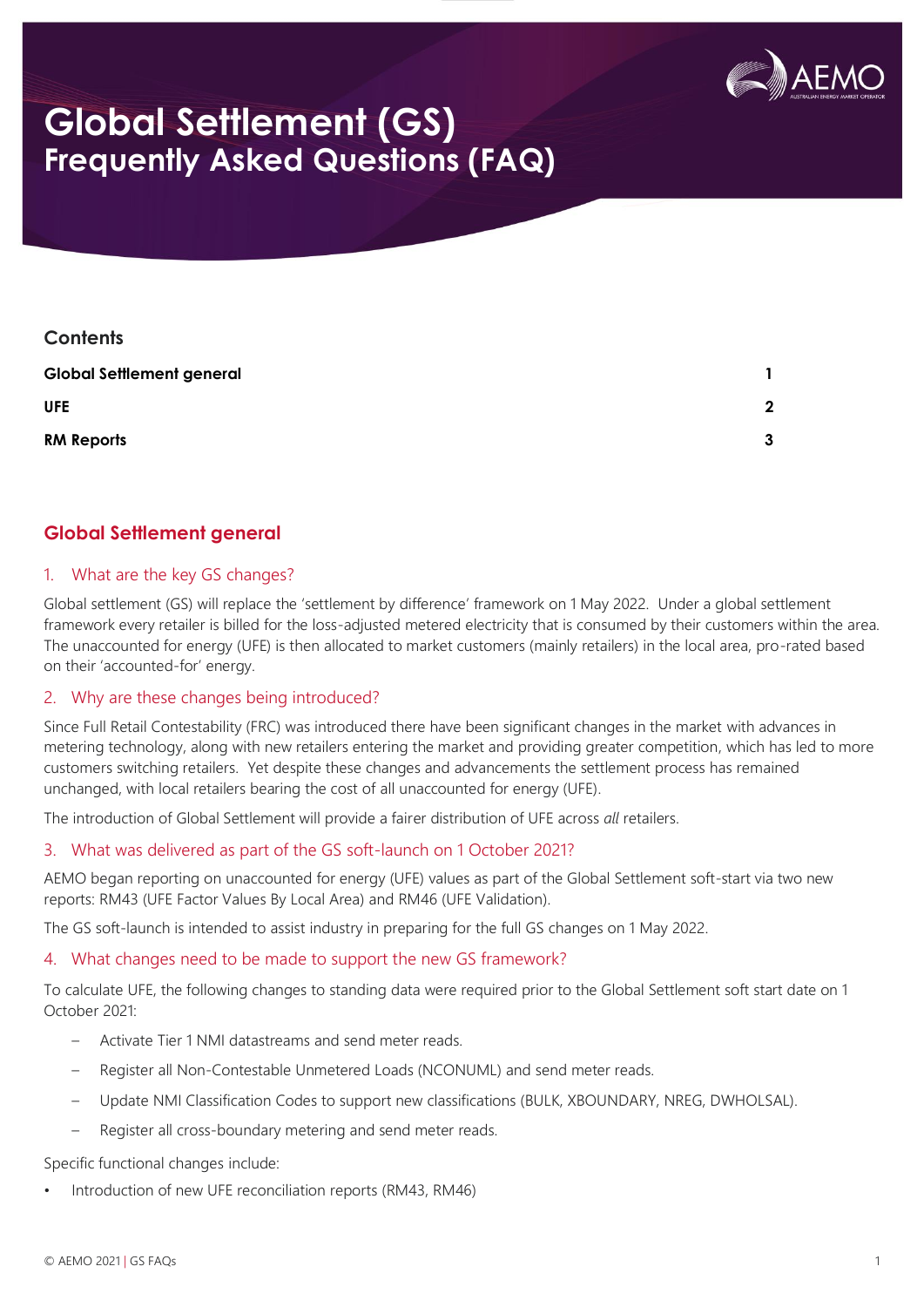

# **Global Settlement (GS) Frequently Asked Questions (FAQ)**

- New NMI Classification Codes will require updates to CATS Change Requests to include and validate new codes. Changes to standing data will be displayed within the MSATS Browser and CATS report responses. Where NMIs are associated to cross-boundary supplies, a second TNI (TNI2) and/or second Network Service Provider (NSP2) may be included in the standing data. AMEO users are required to register these standing data values against the NMI.
- Additional RM reports will be available for Participants (RM43, RM46).

# **UFE**

#### 5. How is UFE calculated?

UFE = TME - DDME – ADME

TME is the amount of energy flowing at each of the transmission network connection points in the local area

DDME is the amount of energy flowing at each of the distribution network connection points in the local area which are connected to an adjacent local area

ADME is the aggregate metered energy (ME) x DLF

### 6. What level is UFE allocated?

UFE is calculated and allocated at the local area (i.e. distribution network) level.

#### 7. How is UFE allocated?

UFE will be allocated across all market customers (i.e. FRMPs) in each local area, pro-rated based on their accounted-for energy for each Trading Interval:

- Distribution Connection Points
- Embedded Network Parent connection points
- Embedded Network On-Market Child connection points

#### 8. What is AEMO's obligations under the NER re UFE reporting?

At least once each year, AEMO must in accordance with the UFE reporting guidelines, prepare and publish on its website a report setting out:

- AEMO's summary and analysis of the total unaccounted for energy amounts in each local area over the reporting period
- AEMO's analysis of the unaccounted for energy amounts in each local area in the reporting period against benchmarks determined by AEMO acting reasonably
- AEMO's analysis of the sources of unaccounted for energy in each local area
- AEMO's recommendations to improve visibility of unaccounted for energy in each local area
- AEMO's recommended actions to reduce the amounts of unaccounted for energy in each local area, including without limitation any actions that AEMO recommends ought to be taken by Market Participants, Network Service Providers, the AER or AEMO.